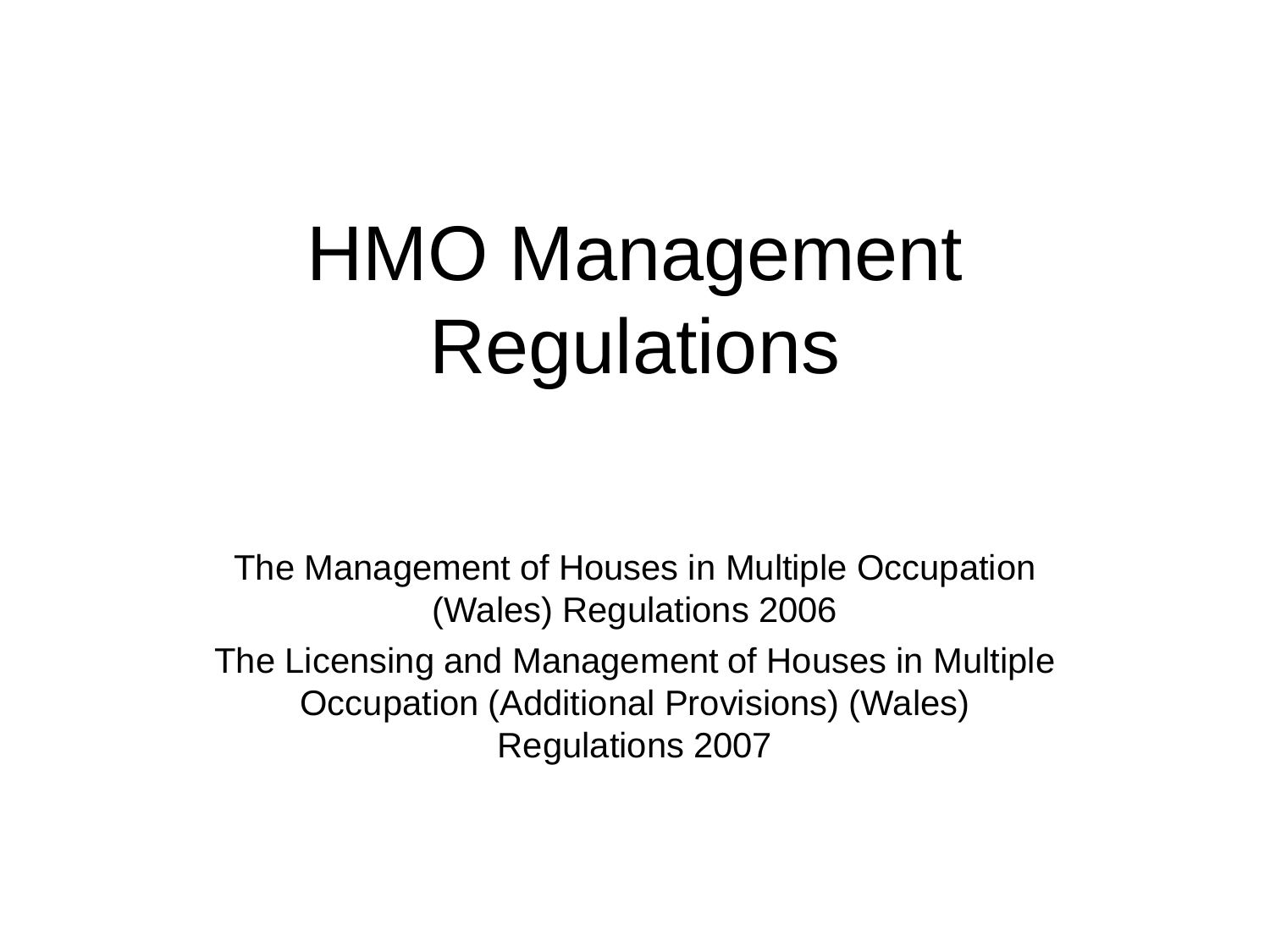# The regulations

- Made under S234, Housing Act 2004
- HMOs only
- 2006 regs for shared houses & bedsits
- 2007 regs for flats
- Essentially identical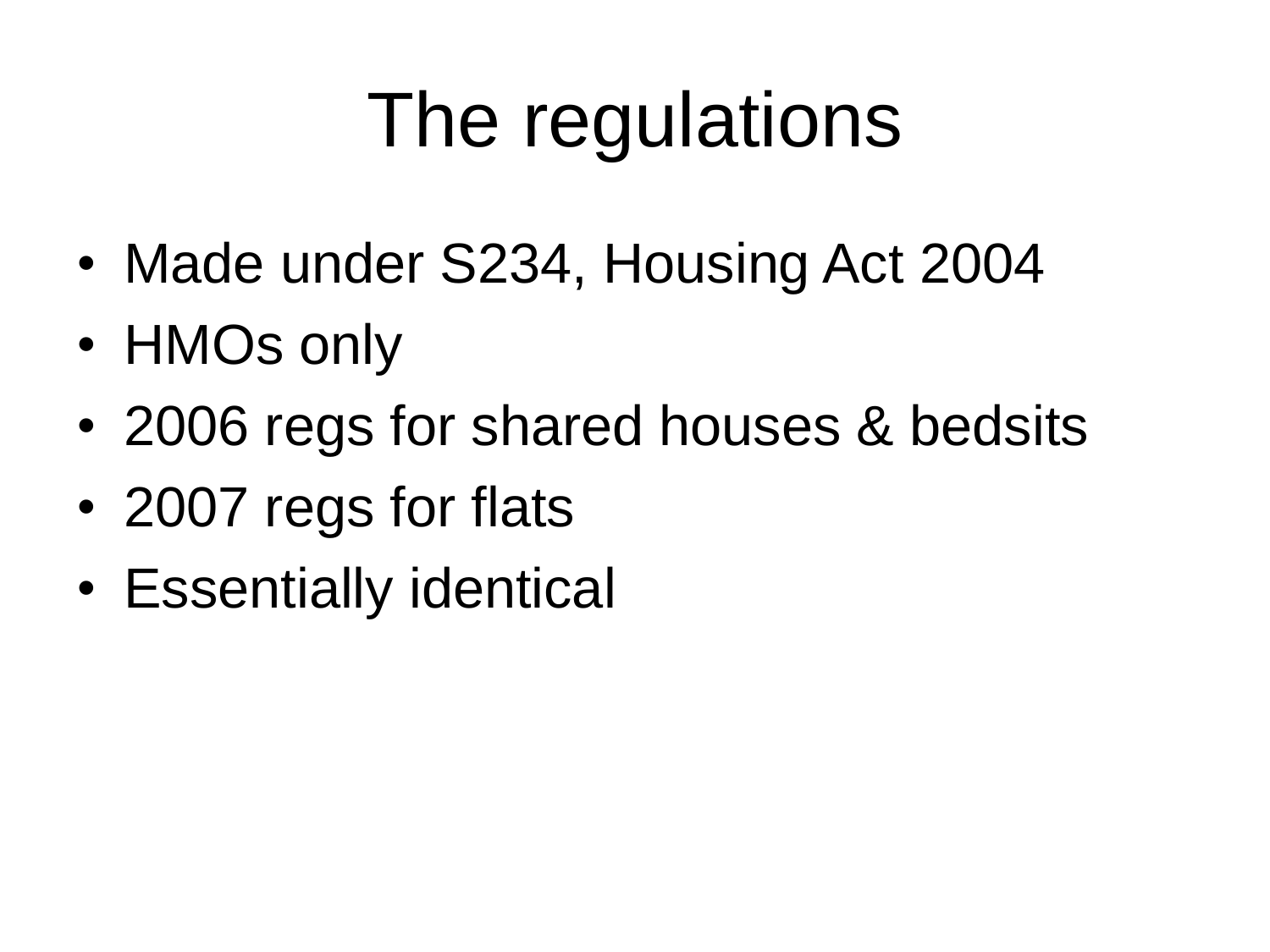## Advantages

- Covers a lot & not specific
- Covers issues not available under Part1 (e.g. dirty carpets & white goods)
- No requirement for HHSRS assessments
- Can be used for issues which would have a low HHSRS score
- No 'informal' then 'formal' notice
- No start period
- No appeal against works
- Direct offence.
- Unlimited fine per offence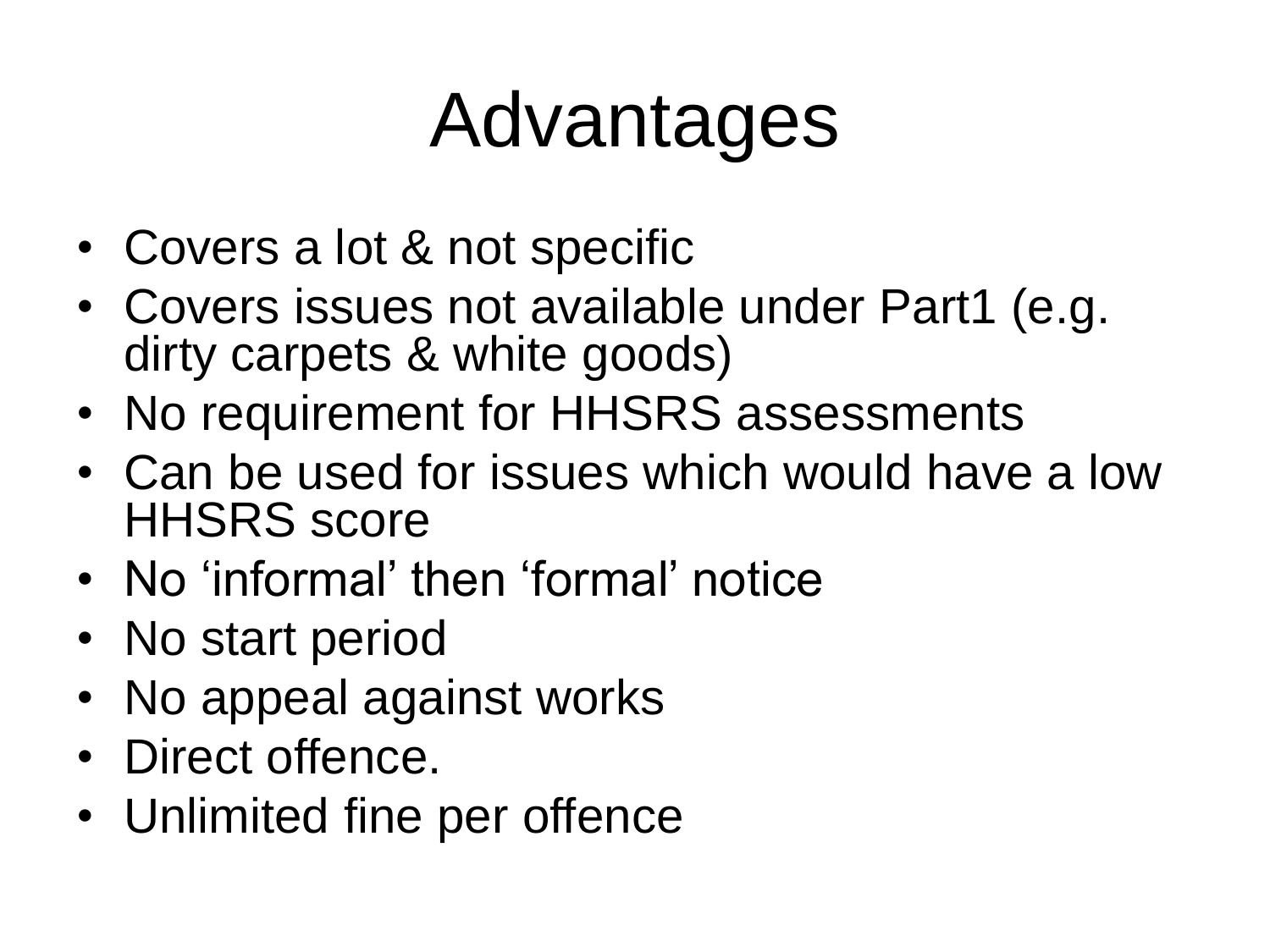## Notice v Management procedures

| <b>Notice</b>                                                        | <b>Management</b>               |
|----------------------------------------------------------------------|---------------------------------|
| <b>Initial visit</b>                                                 | Initial visit: Serious offences |
| Informal notice with timescale                                       | Prosecution                     |
| <b>Re-visit</b>                                                      | <b>Management letter</b>        |
| <b>HHSRS</b> assessment                                              |                                 |
| Formal notice with 28 day start<br>period & timescale for completion |                                 |
| <b>Re-visit</b>                                                      |                                 |
| Encouragement correspondence                                         |                                 |
| Prosecution                                                          |                                 |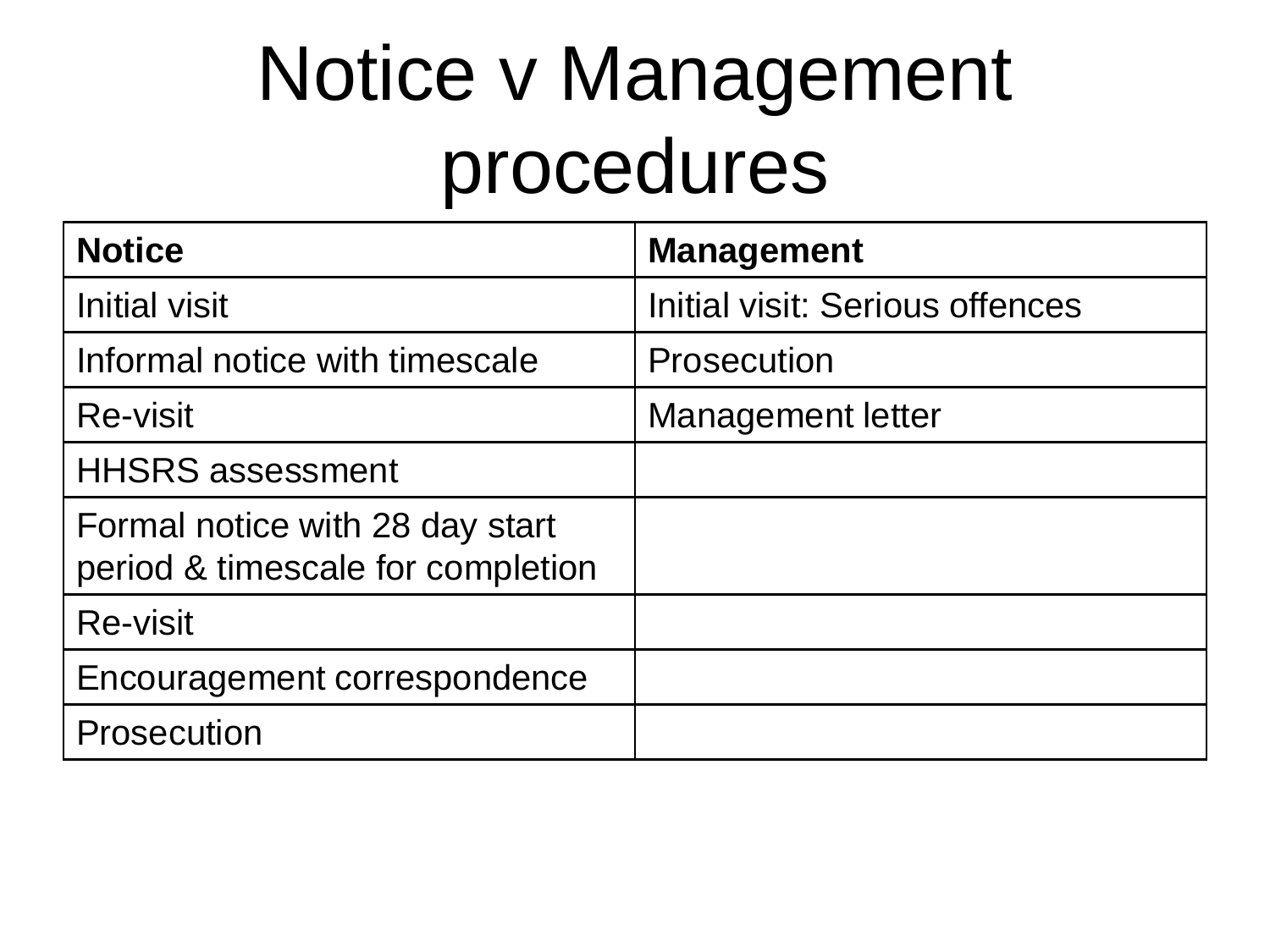#### Duty of manager to provide information

- Name (Landlord or agent)
- Address (May be C/O agent)
- Telephone number(s)
- (Email) (No legal requirement)
- Prominent position.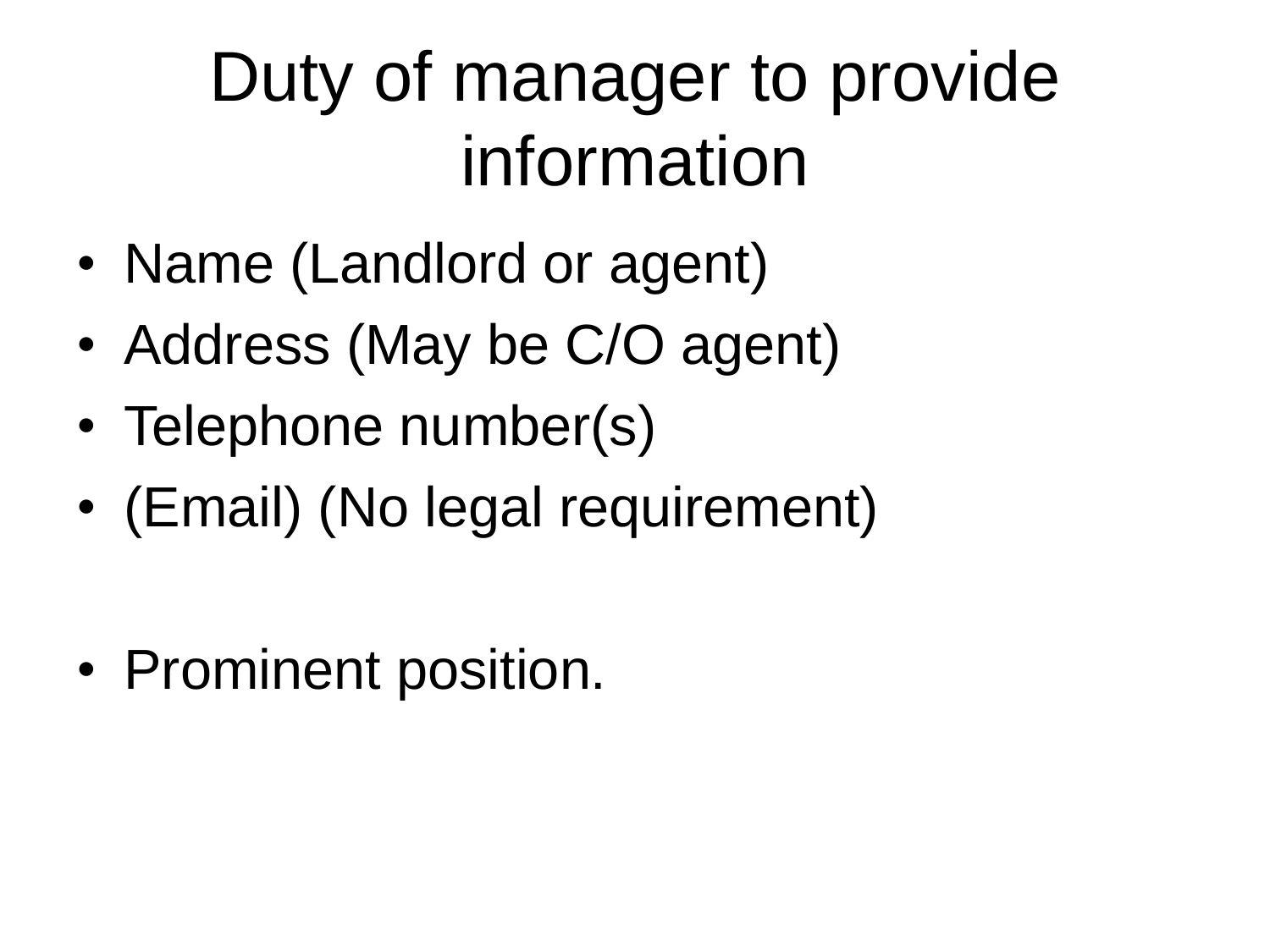#### Duty of manager to take safety measures.

- SS  $(1)$  to  $(3)$ 
	- Keep escape routes clear
	- Maintained in good order & repair
	- Fire fighting equipment & fire alarms to be maintained
	- Means of escape notices (if provided) to be clear & prominent (Not required for <5 occupiers).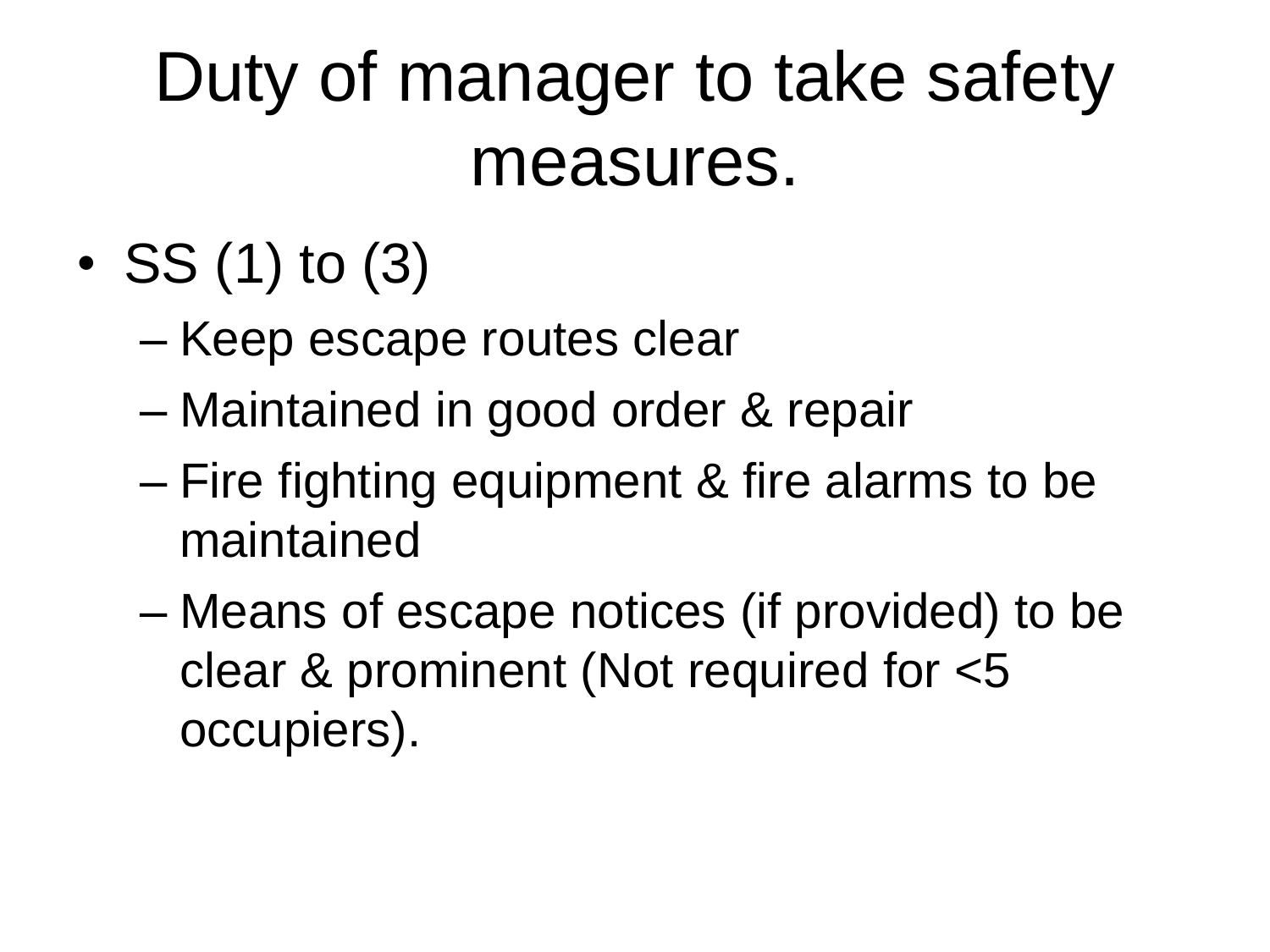#### Duty of manager to take safety measures.

- Roofs & balconies to be made safe or prevent access
- Windows with low cills to be guarded.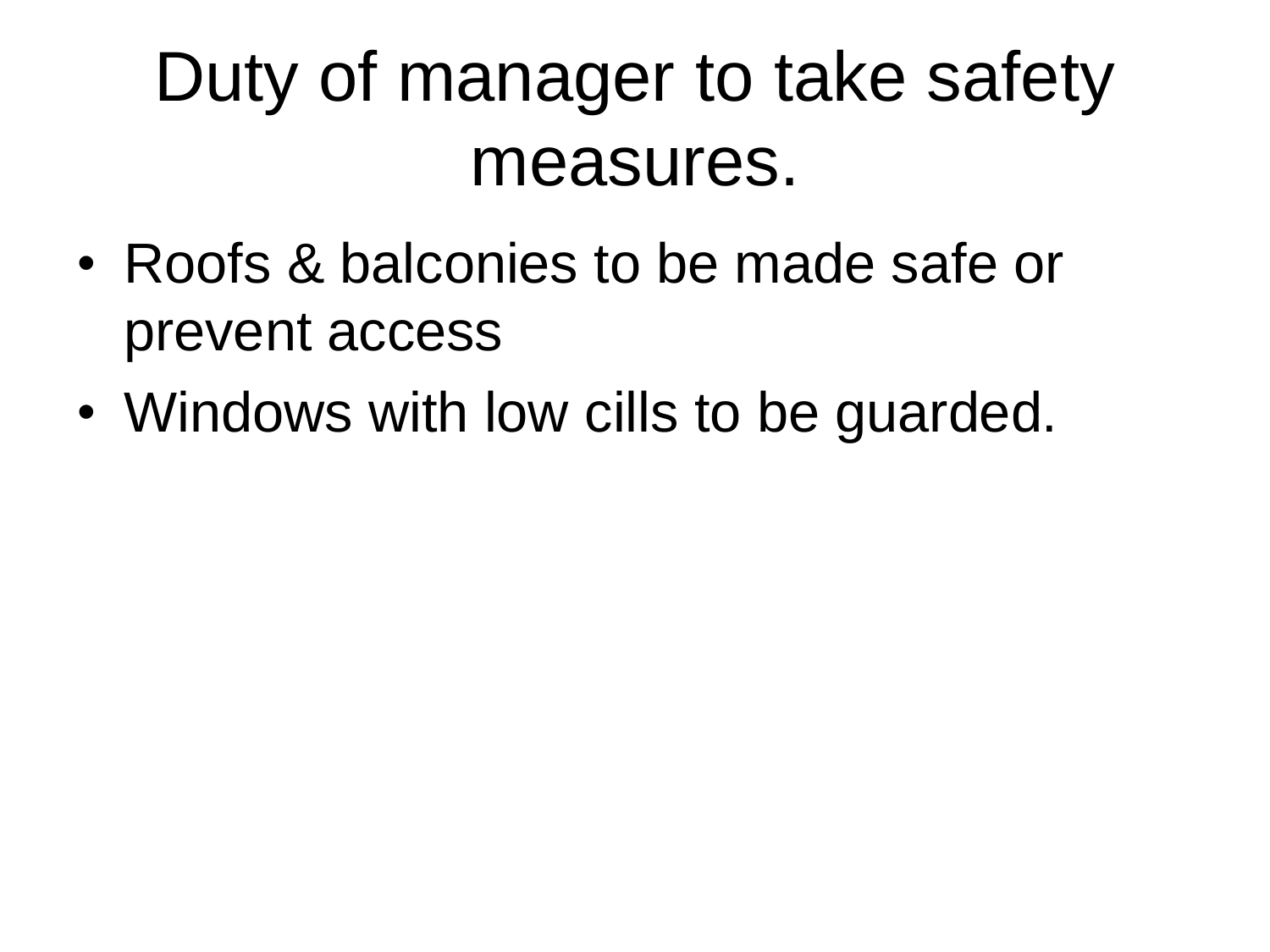#### Duty of manager to take safety measures.

- $\bullet$  SS (4)
	- Protect occupiers from injury having regard to
		- Design
		- Structural conditions
		- Number of occupants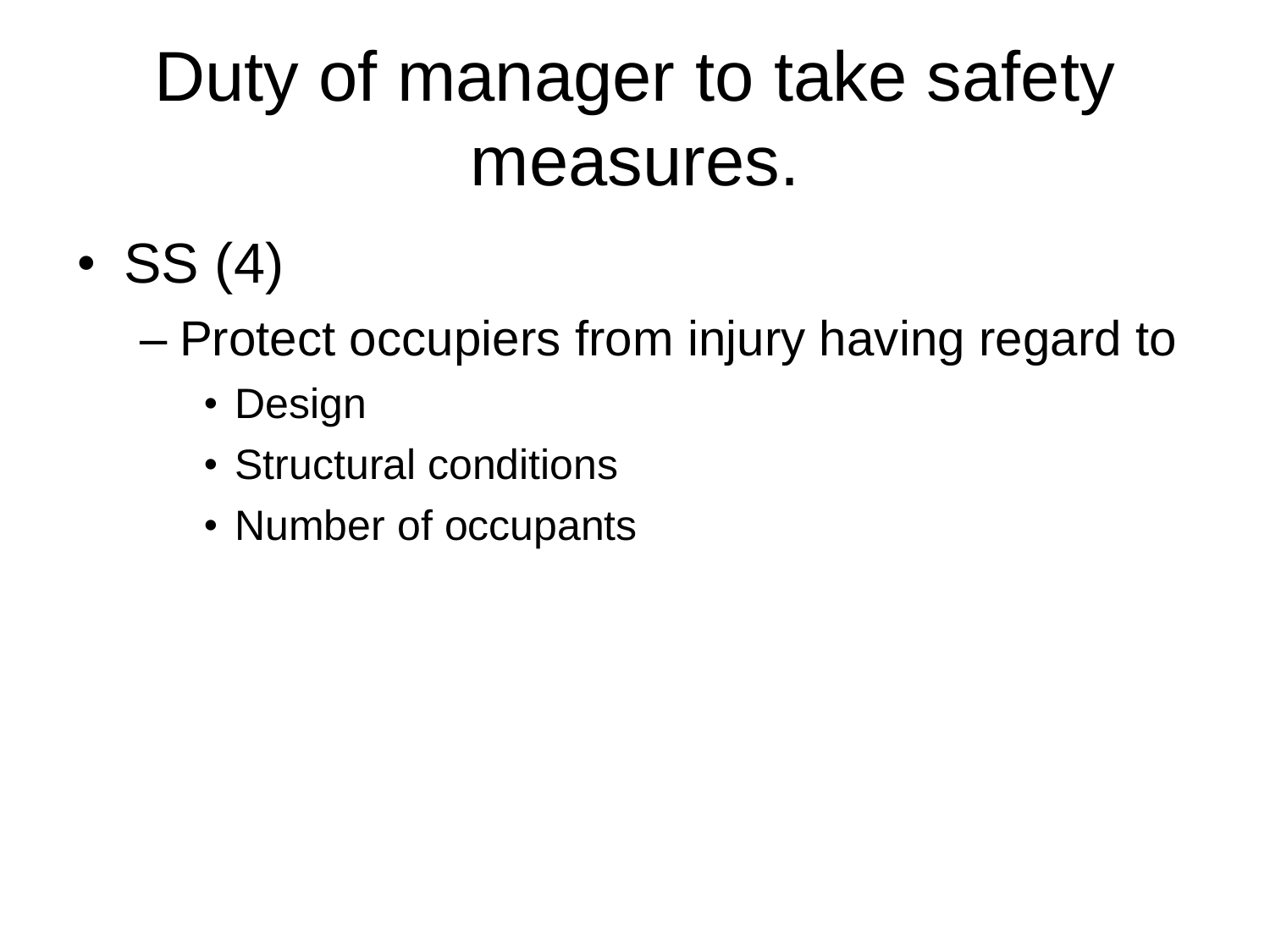#### Maintain water supply & drainage

- Must be kept in clean & working order
- Water storage tanks to be clean and covered
- Protection against frost damage
- No unreasonable interruptions to water supply or drainage.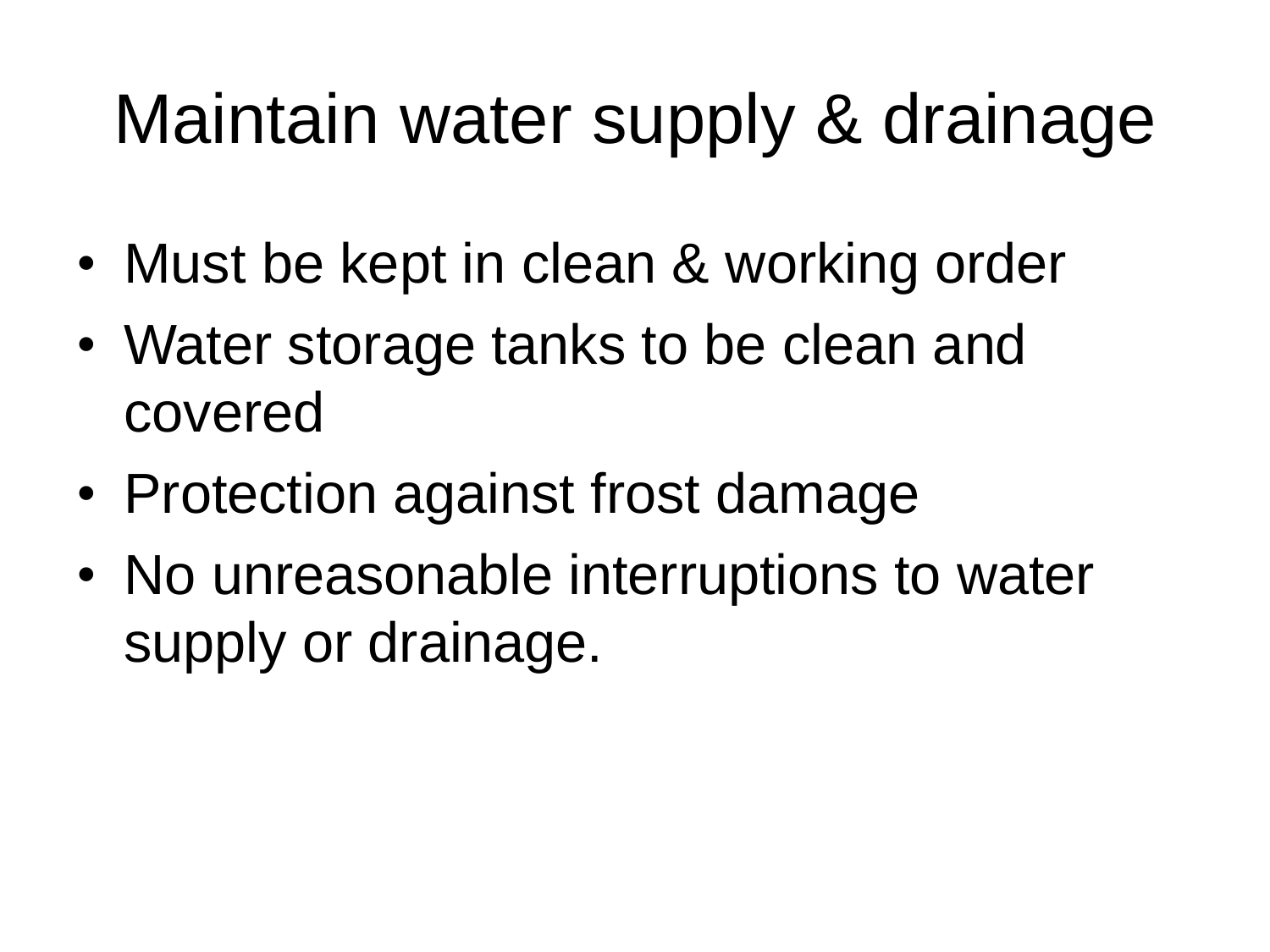### Supply & maintain gas & electricity

- Must submit gas or electric certificate within 7 days
- Must get electrics tested at least every 5 years
- No unreasonable interruptions to gas or electricity supplies.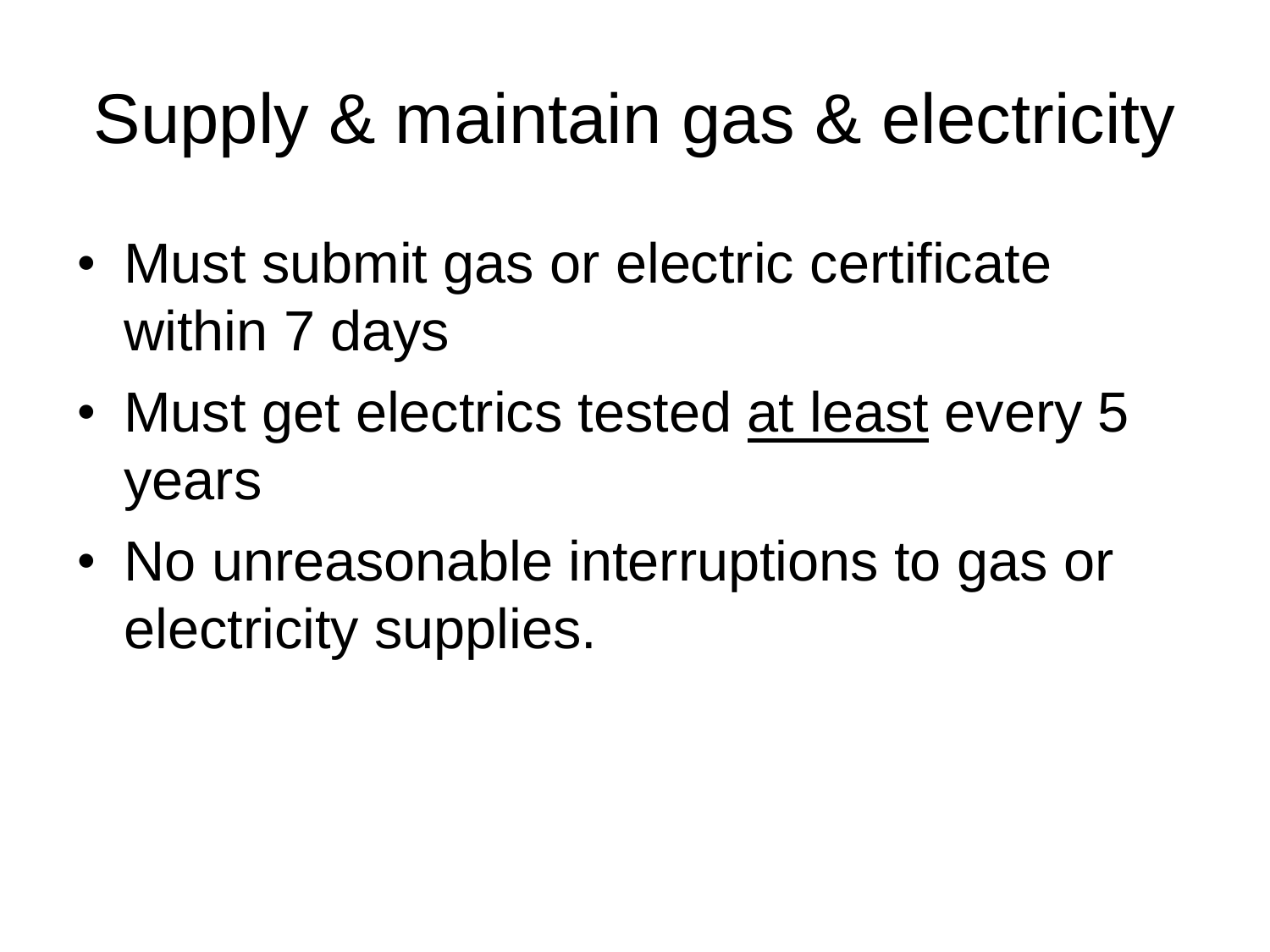### Common parts, fixtures, fittings & appliances

- Common parts to be clean (inc decorative repair) & free from obstructions
- Handrails to be provided and maintained
- Windows & other ventilation to be maintained
- Lighting to common areas
- Common appliances to be safe & working.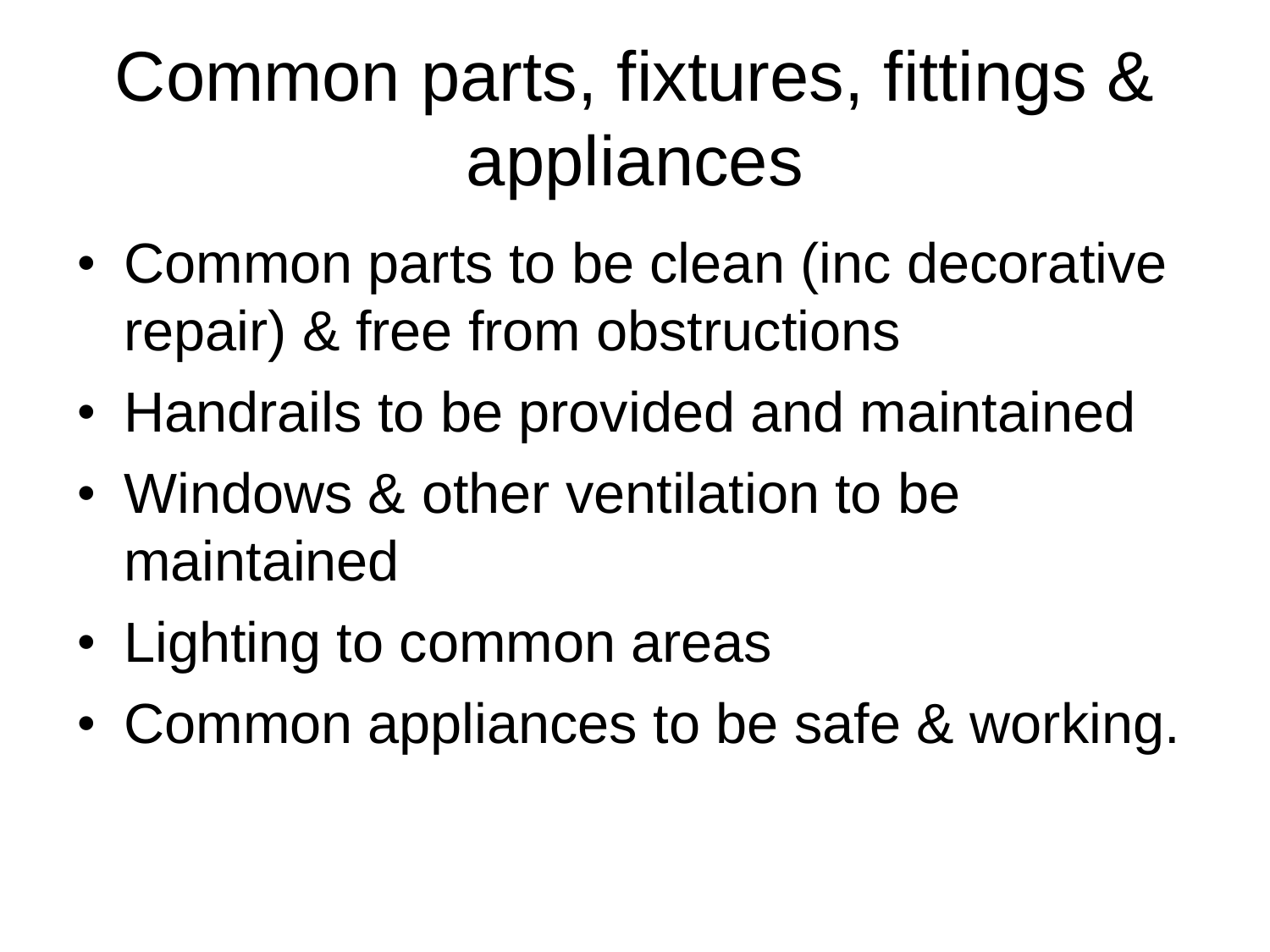### Common parts, fixtures, fittings & appliances: Gardens

• Outbuildings, yards, forecourts, gardens, boundary structures to be kept tidy and in repair.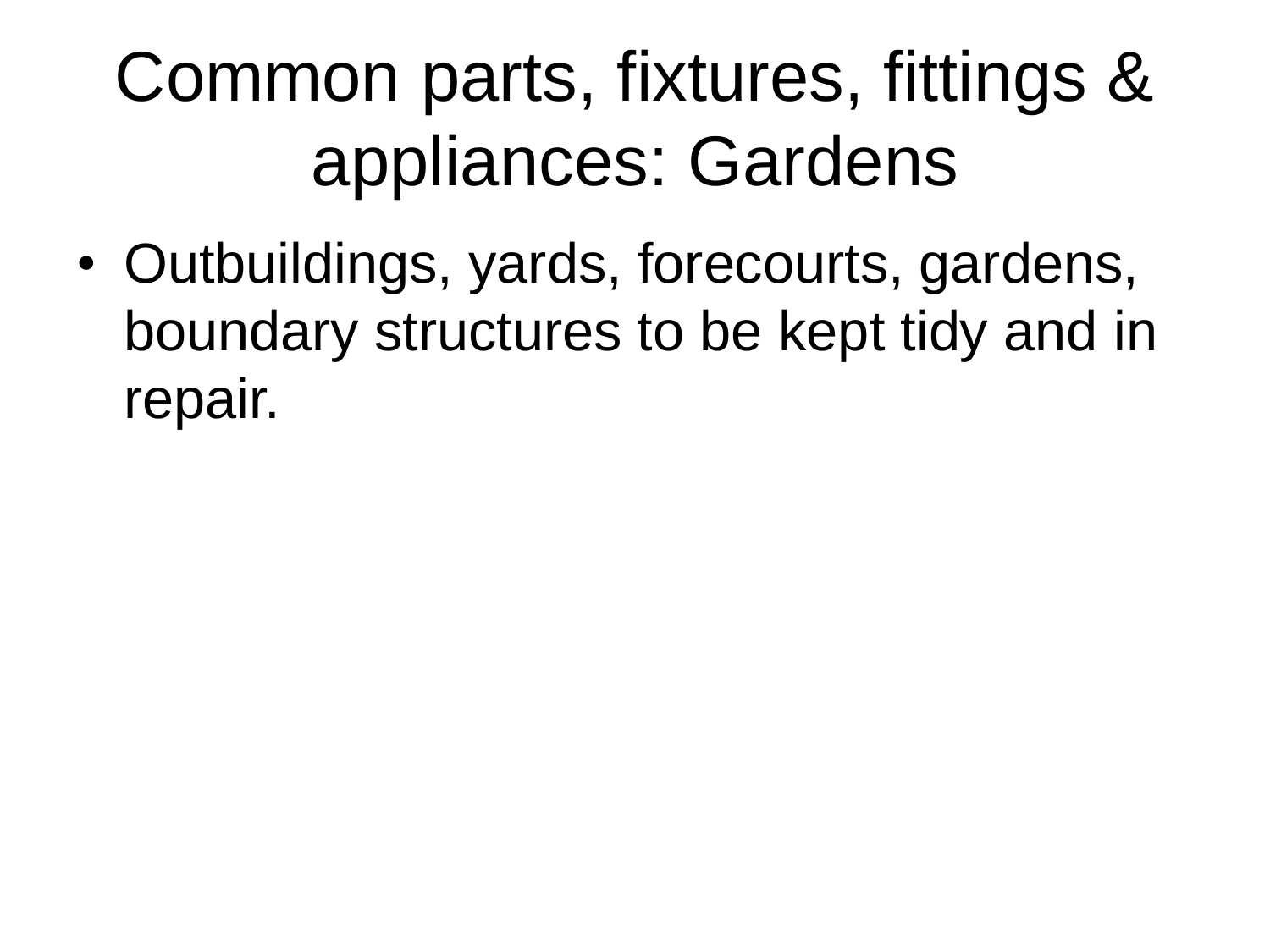# Living accommodation

- Clean at the beginning of a tenancy
- Maintain internal structure
- Fixtures, fittings or appliances to be maintained
- Windows & other ventilation to be maintained.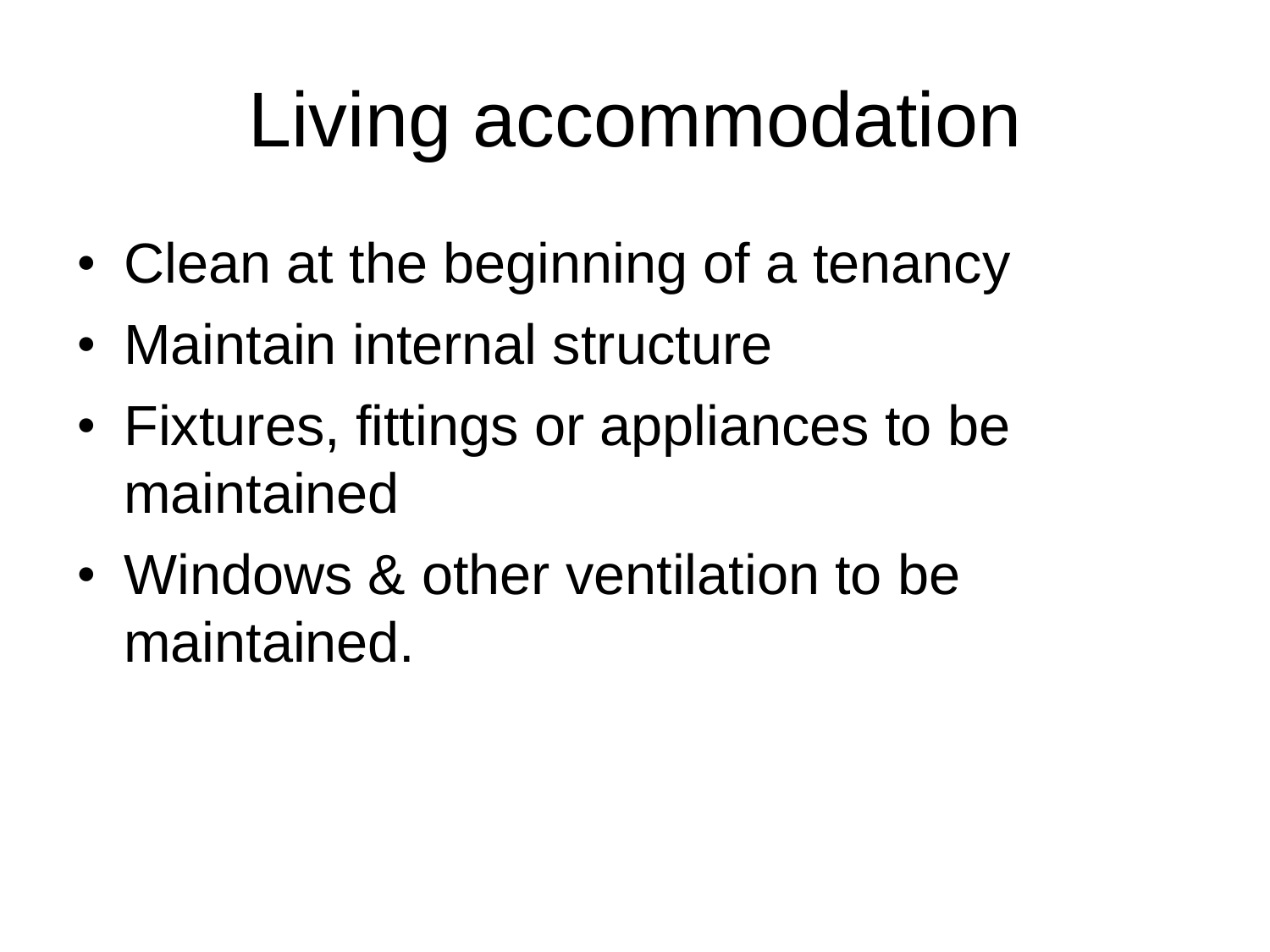### Refuse

- Sufficient receptacles
- Disposal arrangements.